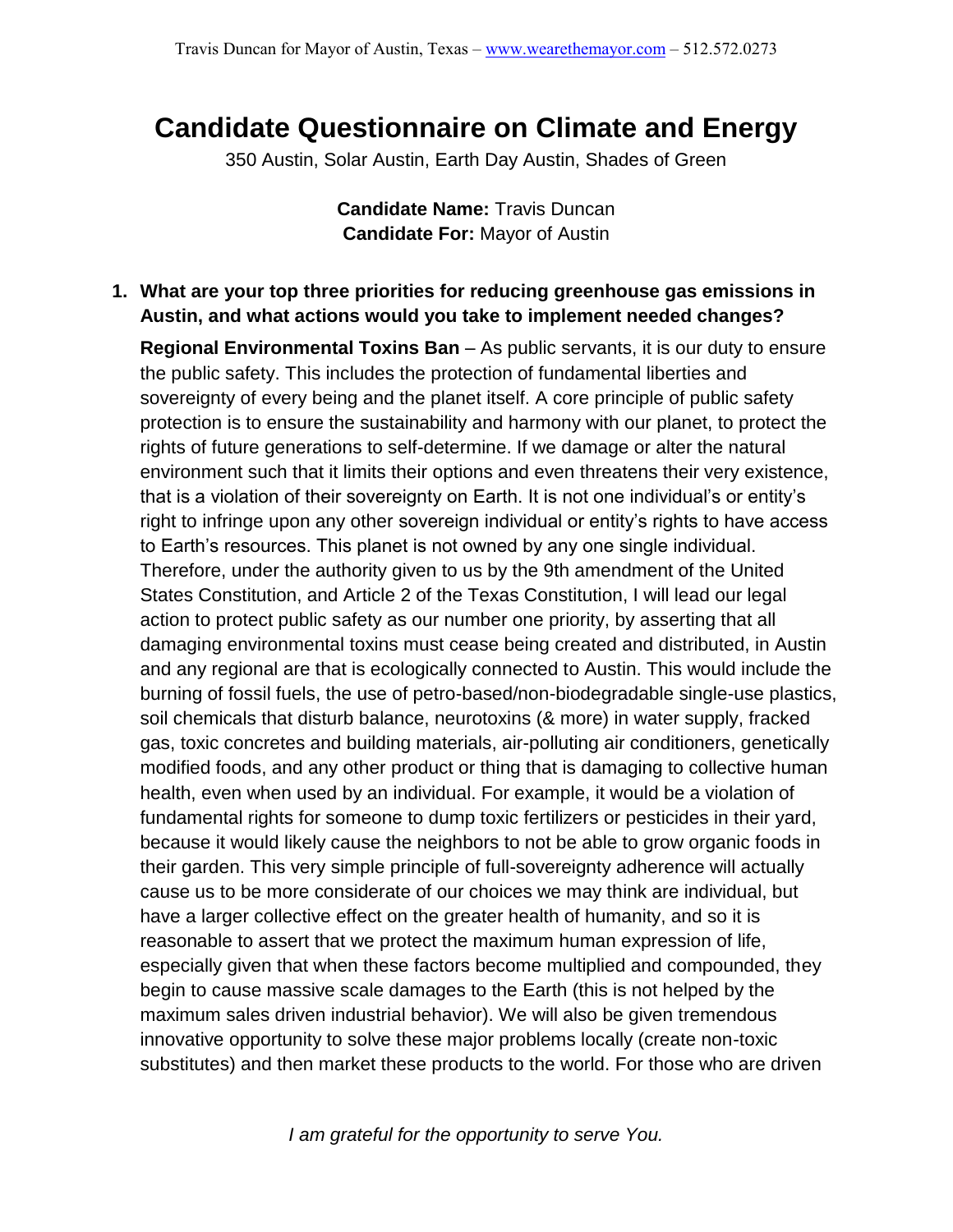by profit, we can also accommodate within the reasonable bounds of Earth-Protection and Full-Sovereignty of ALL life. Austin, Texas being the first city on the planet to take this bold step would catalyze the innovation and cutting-edge evolution locally, giving us more international notoriety.

**Zero-Emissions Transportation** – Our transportation needs are very clear, and in other forums I have laid our plan to accelerate our construction of new projects by maximizing cooperative human energy, incentives, and regenerative investment. Whereas the traditional ways of building things may take years, we can accomplish within weeks with these new methods. In addition, we have laid out a proposal for an open-source solution-modelling platform on which any citizen can contribute their ideas for transit infrastructure plans, and then the public can interact and comment, revise and republish, and collectively 'vote' on the ideas that project the highest promise. The purpose of this platform is to increase our probabilities of finding the absolute best solutions. The platform serves as a sort of Google Maps/IBM Watson/Sims game, infused with the latest AI, quantum computing, machine learning, intuitive design, fluid/liquid/rank-choice democracy engagement tools, so our broader population can be the source of the solution. We obviously need a smart, quick, quiet, and innovative urban rail, which will be completely renewable, in addition to a full conversion of our bus fleet to zero-emissions. While we are switching our fleet, we will likely need to explore autonomous-enabled vehicles, and smaller pod type of vehicles that can automatically pick anyone up at their home and shuttle them quickly and safely to the nearest train or bus stop. Once we have urban rail running on every major street, multi-level, dedicated roadways, autonomously interacting vehicles, & constant-flow transit, we will nearly eliminate the need for personal cars as a mode of transportation. However, in the immediate transition period, we should develop a maximum incentive program to any household who converts their personal vehicles to zero-emissions & autonomous-enabled (this part is crucial, because rapid advancements in this technology are swiftly arriving, mainly in the area of software and coordination with the existing roadways, and we need to be as prepared for this as possible). The whole point of all of this is maximize freedom of transportation and efficiency of system so that our air can be completely clean and our bodies can be stress free. All of this plan includes, obviously, the need for protected and unobstructed pedestrian, bike and scooter roadways. The plan is to make every place accessible to everyone using public transit and self-powered mobility, in a way that is completely safe and efficient for all involved.

**Sell Fayette, Plant Hemp** – Some estimates place our (Austin Energy) stake in the Fayette Coal Plant at around \$400,000,000. I will lead the effort to sell this ASAP, so we can recoup the most amount of money from this deal. Then, I recommend strongly that we take this money and invest in the purchasing of land for the purpose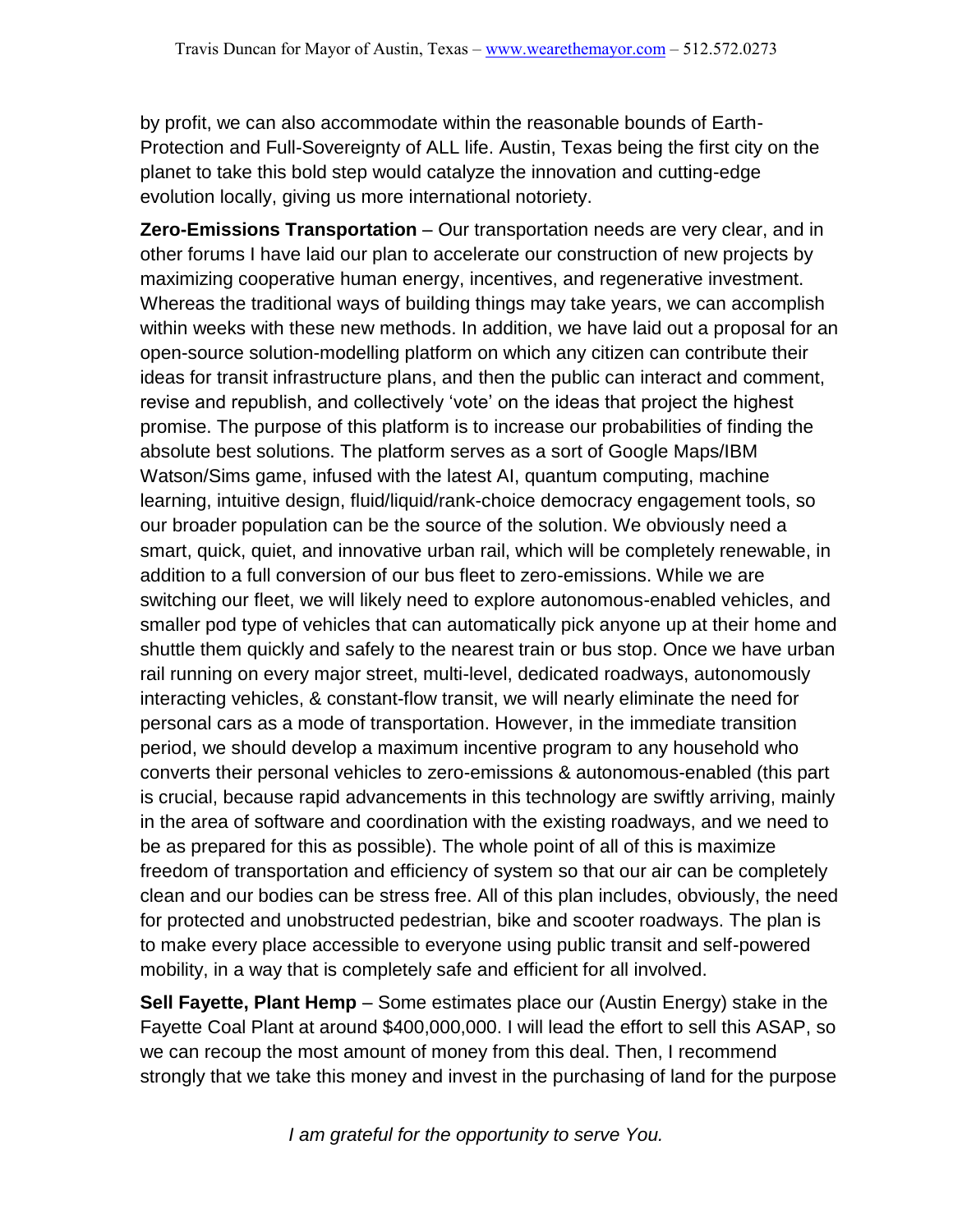of growing hemp. Currently, this is illegal in Texas, which is in fact a violation of our Constitutional Rights and Natural Law Rights. However, we (Austin Energy) could purchase and manage hemp farms across the nation in states where it is legal. Some hemp farmers are seeing returns of \$400-800 per acre of hemp. Hemp can be used for medicine, food, construction materials, biodegradable plastics, clothing, non-toxic cleaning supplies, and much more. In addition to this, and perhaps most importantly, hemp absorbs carbon dioxide from the atmosphere and remineralizers depleted soil. This can be utilized as a new revenue stream for Austin Energy, and will contribute to our carbon offset program planetwide. It's important we perceive ourselves as in debt to the world, since we, with the Fayette Coal Plant, have been contributing to the negative outcomes of pollution. There are likely reparations that need to paid to the surrounding communities, and one way of accomplishing a 'clean-up' program is to plant hemp and profit-share with the locals. I've intentionally left this area broad, so it can be read as an approach, a way of doing things, not a detailed proposal. There is still much to consider. However, there is no doubt that investing \$400,000,000 in hemp will yield higher (& ecologically regenerative) returns than Fayette ever could. This is about Climate Justice. On that note, I also advocate that we use some of profit from our hemp investments in lobbying strongly for the clearing of ALL marijuana convictions in the state of Texas, and liberate anyone currently illegally and immorally incarcerated.

## **2. As mayor or council member, you will be a member of the Austin Energy Utility Oversight Committee. What will you do to make sure that Austin Energy takes the necessary steps to phase out its use of fossil fuels for power generation by 2030?**

Lead 100% Renewable ASAP Campaign – We will accomplish 100% renewable energy by 2022 once I am mayor and we get our act together. This must include a complete phase out of our current polluting forms of energy, the decommissioning of all gas-line infrastructure, the complete and total divestment of all petrochemical investments and holdings, and of course the installation and innovation of new renewable sources of local production, like solar and other quantum technologies.

Innovation is KEY. We must establish a cooperative, people-owned, universallyaccessible, innovation laboratory, as a part of our greater Profit-Sharing Contributionism Business Network, where every citizen is able to contribute their time and energy into the innovation of renewable energy generation technologies, energy storage, efficient transmission, grid resilience, propulsion, & anything else deemed valuable to research and develop. Experts will lead teams of people in creating the next wave in the energy movement. There are NO limits, and we must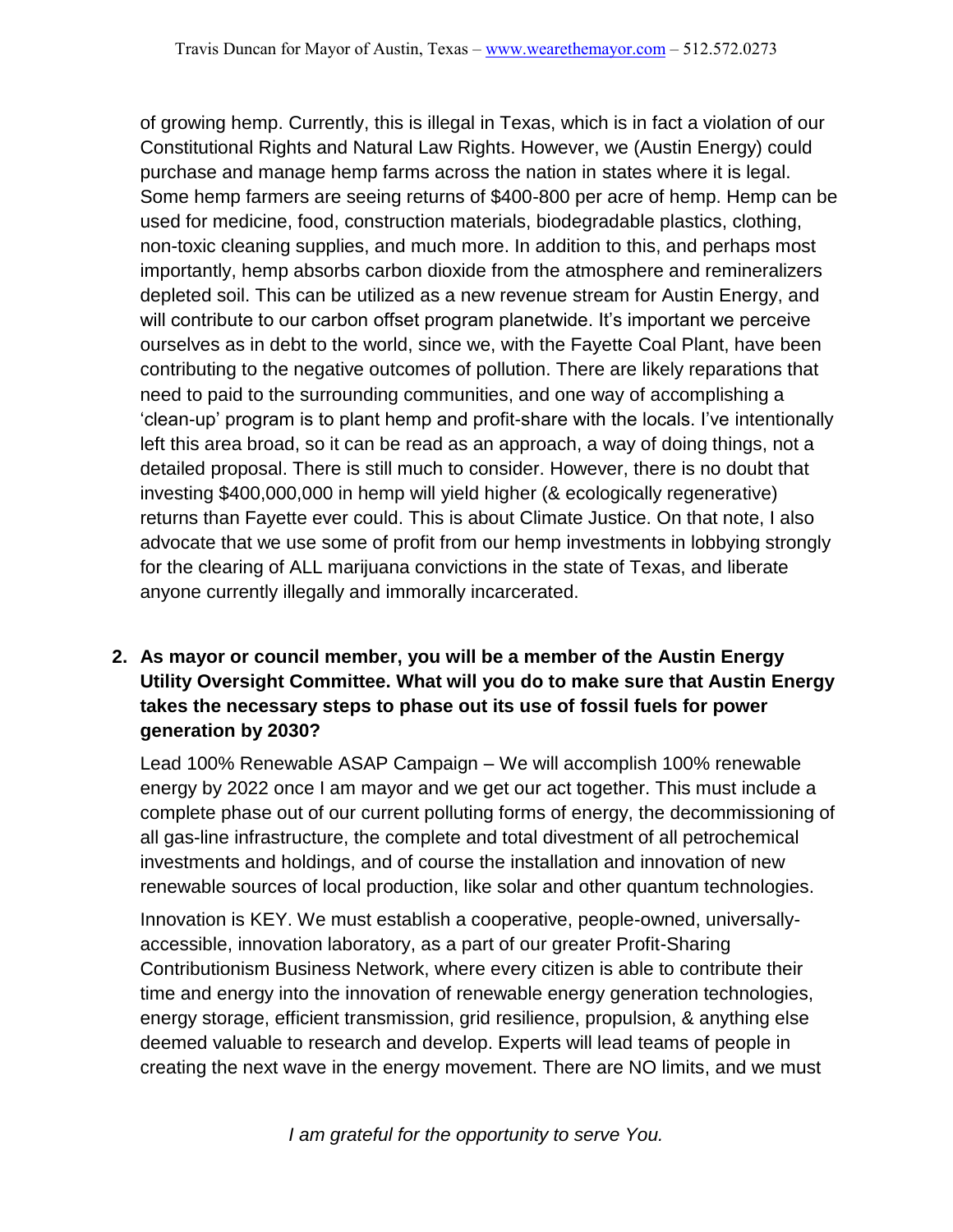allow the creative energy of the people to thrive! We have the facilities and the resources to provide, and the people will innovate beyond our wildest comprehension. Money Does Nothing. People Do Everything.

**3. Despite declining costs of solar, many low income residents and multi-family housing tenants are challenged to participate in Austin Energy's existing rooftop solar programs. Do you think it is important to expand access to solar by developing targeted programs and policies at Austin Energy? Please explain.**

Yes, this is of crucial importance. In fact, in 2016, I came before city council to offer a plan to get solar at less cost, at a faster rate, in a way that has completely equitable, and would dramatically accelerate our installations and generations, while catalyzing a massive boom in our solar industry. They did not listen...

This plan includes three main planks: (1) People's Power Plant (2) Wholesale (3) Cooperative Labor.

- 1) This plan essentially involves the people of Austin, the broader Austin Energy customer (shareholder) base, purchasing and owning the source of power generation, and generating as much of it locally as possible. AE has nearly 500,000 customers, of which pay monthly on their bills for the cost of fuel/power generation. This plan gradually and expediently reroutes this money toward the purchasing of solar panels & associated necessary equipment for the purpose of installing on any willing home or business rooftop. Localizing the solar helps with the efficiency of transmission (smaller loss), and empowers customers with eligible rooftops to get an immediate discount on their bill for allowing the PPP to use their roof without personally investing any money.
- 2) Wholesale purchases will enable us to get costs below \$1 per watt for the materials. We will be able to work directly with manufacturers, and partner to find the best possible arrangement for this exciting transition. Let's remember that the ultimate goal of the solar industry is to maximize the solar installed, not to make the most money from it across longer periods of time. This is an item on a checklist we need to get resolved and move on better for it.
- 3) Any shareholder (customer) of Austin Energy will receive free electricity in exchange for 3-6 hours per week of donated volunteer contribution, time and energy, in any needed capacity (accommodates all), to the installation projects. Much in the beginning of their time will include training, which will be constantly happening, mostly on the job. Imagine 10,000 volunteers installing solar panels across the city every weekend. Frankly, when led by a competent and safety conscious team of experts, any able-bodied person can install solar panels.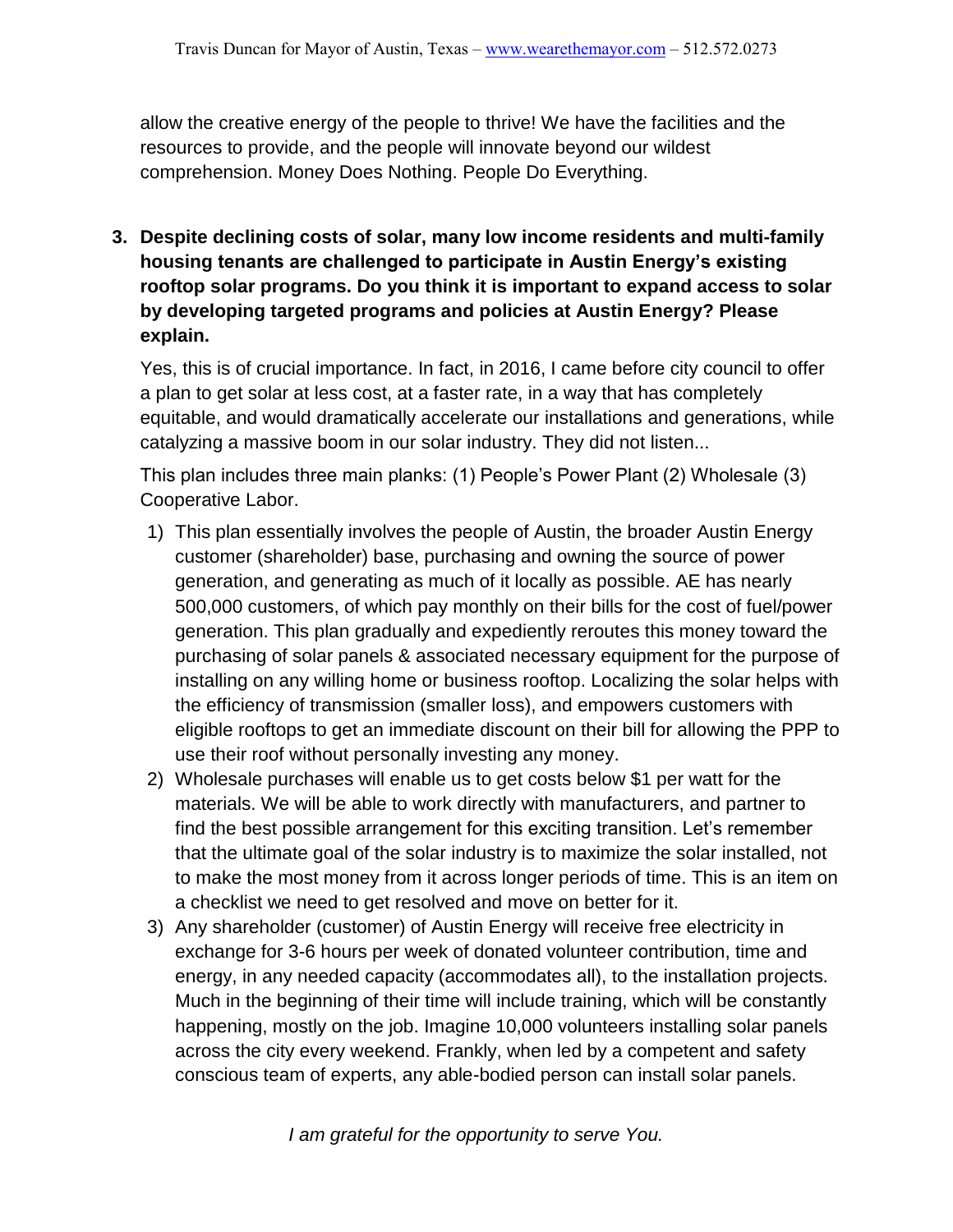This plan dramatically increases the rate of solar installs, at a fraction of the cost, while engaging, training, and educating the broader people with practical and professional skills. We will build a sense of pride in our community by maximizing our contributing impact. If Austin is truly a place that is environmentally conscious, we will show it through our determined and relentless actions, not by our passive plans and weightless rhetoric. If we claim to believe in Austin that this is as high of a moral imperative to the human species, we WILL take much stronger action. I do believe Austin is ready for this type of program, and we have lacked the leadership and creativity to do it, until NOW. Now we have this chance to elect me as the mayor of Austin. I am determined and relentless in my dedication to the best ideas! Let's improve upon this plan by sourcing the limitless genius of the people of Austin!

**4. Local, distributed scale solar installation has produced values to the utility, community and the local economy. Do you support the expansion of utility investment programs (including rebates) for installing solar locally within the Austin Energy territory? Please explain.**

Yes, in fact, the People's Power Plant can be thought of as a massive utility scale installation. Using the already available local roof space in our city prevent loss of transmission when compared to a solar farm located in a rural area. This is where our engineers will have the unique and invigorating challenge of innovating how the electrical grid interprets this new localized energy production.

I do NOT support more PPAs with any private solar farm or wind farm (inherently extractive). This model has run its course. The only PPAs we need are with highly advanced, EMP resilient technologies like the quantum tech I have presented to the people of Austin. Such is the case if these technologies are not yet directly purchasable for ownership, but require advanced knowledge to operate. Over time, an equity model may present itself.

The entire point is to, over time, eliminate the cost of electricity and all energy, so the resource becomes completely DE commodified. This transition will obviously factor in the employment considerations of thousands, as well as the responsible transference of system design, so we can ultimately fortify and improve our grid stability, which is of utmost importance the protection of many generations of human life thriving on this planet.

**5. What specific role and responsibility do you see Austin taking in responding to local, regional and international impacts of climate change, including preparing for large numbers of people displaced by extreme weather events?**